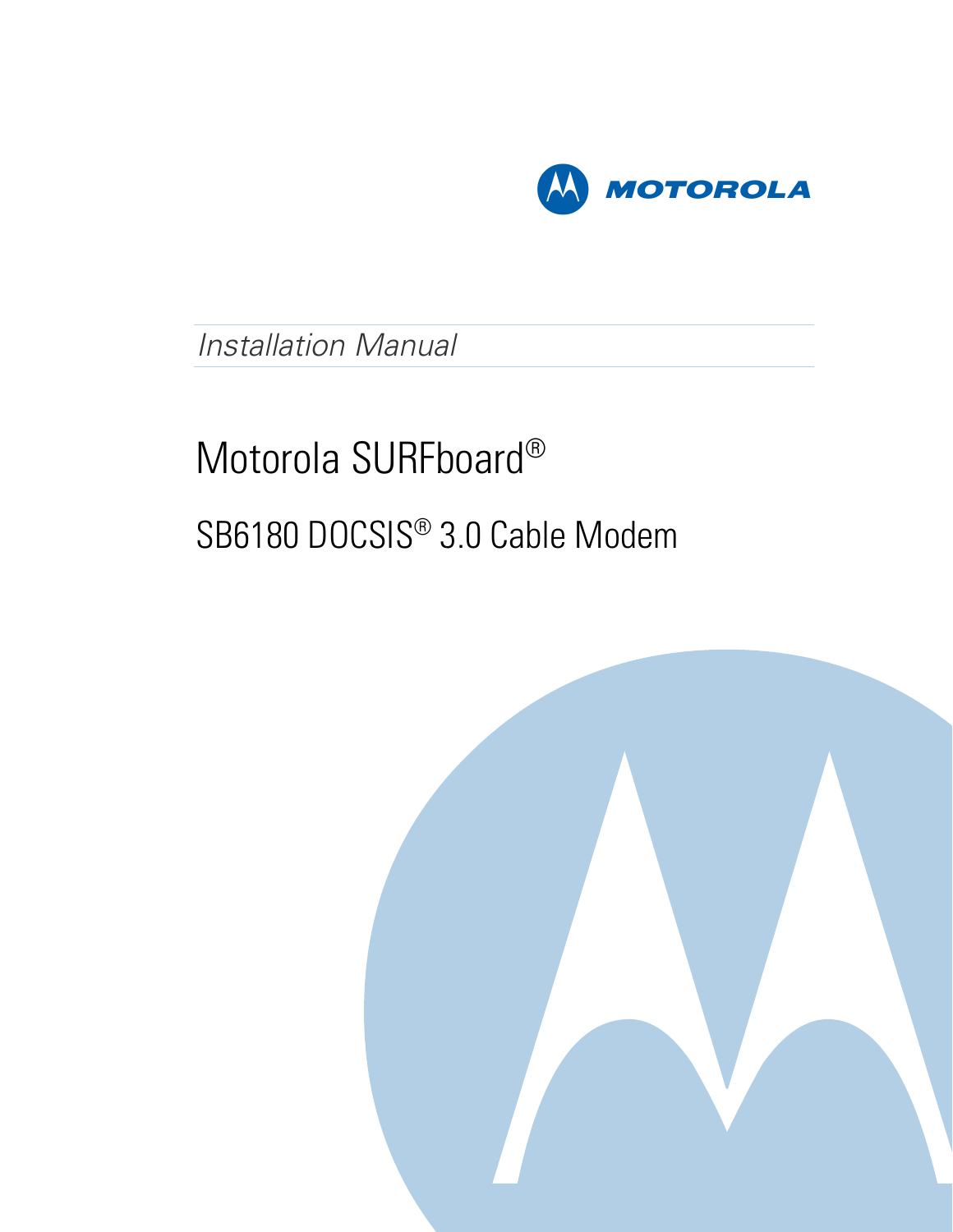

© Motorola, Inc. 2010. All rights reserved

MOTOROLA and the Stylized M Logo are registered in the US Patent &Trademark Office. SURFboard is a registered trademark of Motorola, Inc. All other product or service names are the property of their respective owners. No part of the contents of this document may be reproduced or transmitted in any form or by any means without the written permission of the publisher.

No part of this publication may be reproduced in any form or by any means or used to make any derivative work (such as translation, transformation, or adaptation) without written permission from Motorola, Inc. Motorola reserves the right to revise this publication and to make changes in content from time to time without obligation on the part of Motorola to provide notification of such revision or change. Motorola provides this guide without warranty of any kind, implied or expressed, including, but not limited to, the implied warranties of merchantability and fitness for a particular purpose. Motorola may make improvements or changes in the product(s) described in this manual at any time.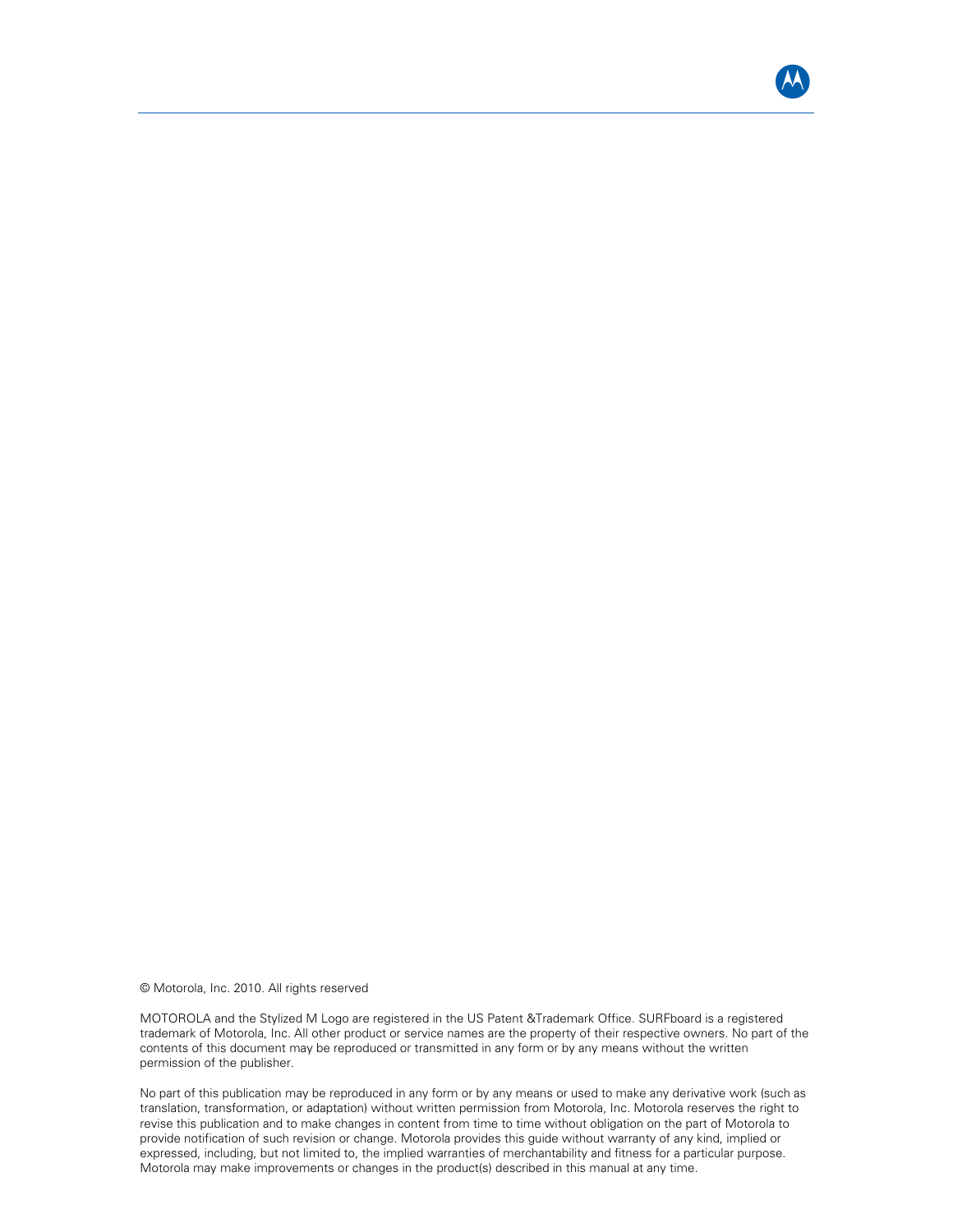# <span id="page-2-0"></span>**Safety and Regulatory Information**

#### IMPORTANT SAFETY INSTRUCTIONS

When using your equipment, basic safety precautions should always be followed to reduce the risk of fire, electric shock, and injury to persons, including the following:

- Read all of the instructions listed here and/or in the user manual before you operate this device. Give particular attention to all safety precautions. Retain the instructions for future reference.
- This device must be installed and used in strict accordance with manufacturer''s instructions, as described in the user documentation that is included with the device.
- Comply with all warning and caution statements in the instructions. Observe all warning and caution symbols that are affixed to this device.
- To prevent fire or shock hazard, do not expose this device to rain or moisture. The device must not be exposed to dripping or splashing. Do not place objects filled with liquids, such as vases, on the device.
- This device was qualified under test conditions that included the use of the supplied cables between systems components. To ensure regulatory and safety compliance, use only the provided power and interface cables and install them properly.
- Different types of cord sets may be used for connections to the main supply circuit. Use only a main line cord that complies with all applicable device safety requirements of the country of use.
- Installation of this device must be in accordance with national wiring codes and conform to local regulations.
- Operate this device only from the type of power source indicated on the device''s marking label. If you are not sure of the type of power supplied to your home, consult your dealer or local power company.
- Do not overload outlets or extension cords, as this can result in a risk of fire or electric shock. Overloaded AC outlets, extension cords, frayed power cords, damaged or cracked wire insulation, and broken plugs are dangerous. They may result in a shock or fire hazard.
- Route power supply cords so that they are not likely to be walked on or pinched by items placed upon or against them. Pay particular attention to cords where they are attached to plugs and convenience receptacles, and examine the point where they exit from the device.
- Place this device in a location that is close enough to an electrical outlet to accommodate the length of the power cord.
- Place the device to allow for easy access when disconnecting the power cord of the device from the AC wall outlet.
- Do not connect the plug into an extension cord, receptacle, or other outlet unless the plug can be fully inserted with no part of the blades exposed.
- Place this device on a stable surface.
- It is recommended that the customer install an AC surge protector in the AC outlet to which this device is connected. This is to avoid damaging the device by local lightning strikes and other electrical surges.
- Postpone installation until there is no risk of thunderstorm or lightning activity in the area.
- For added protection, unplug the device from the wall outlet and disconnect the cables to avoid damage to this device due to lightning and power surges.
- Do not cover the device or block the airflow to the device with any other objects. Keep the device away from excessive heat and humidity and keep the device free from vibration and dust.
- Wipe the device with a clean, dry cloth. Never use cleaning fluid or similar chemicals. Do not spray cleaners directly on the device or use forced air to remove dust.
- Do not use this product near water: for example, near a bathtub, washbowl, kitchen sink, or laundry tub, in a wet basement, or near a swimming pool.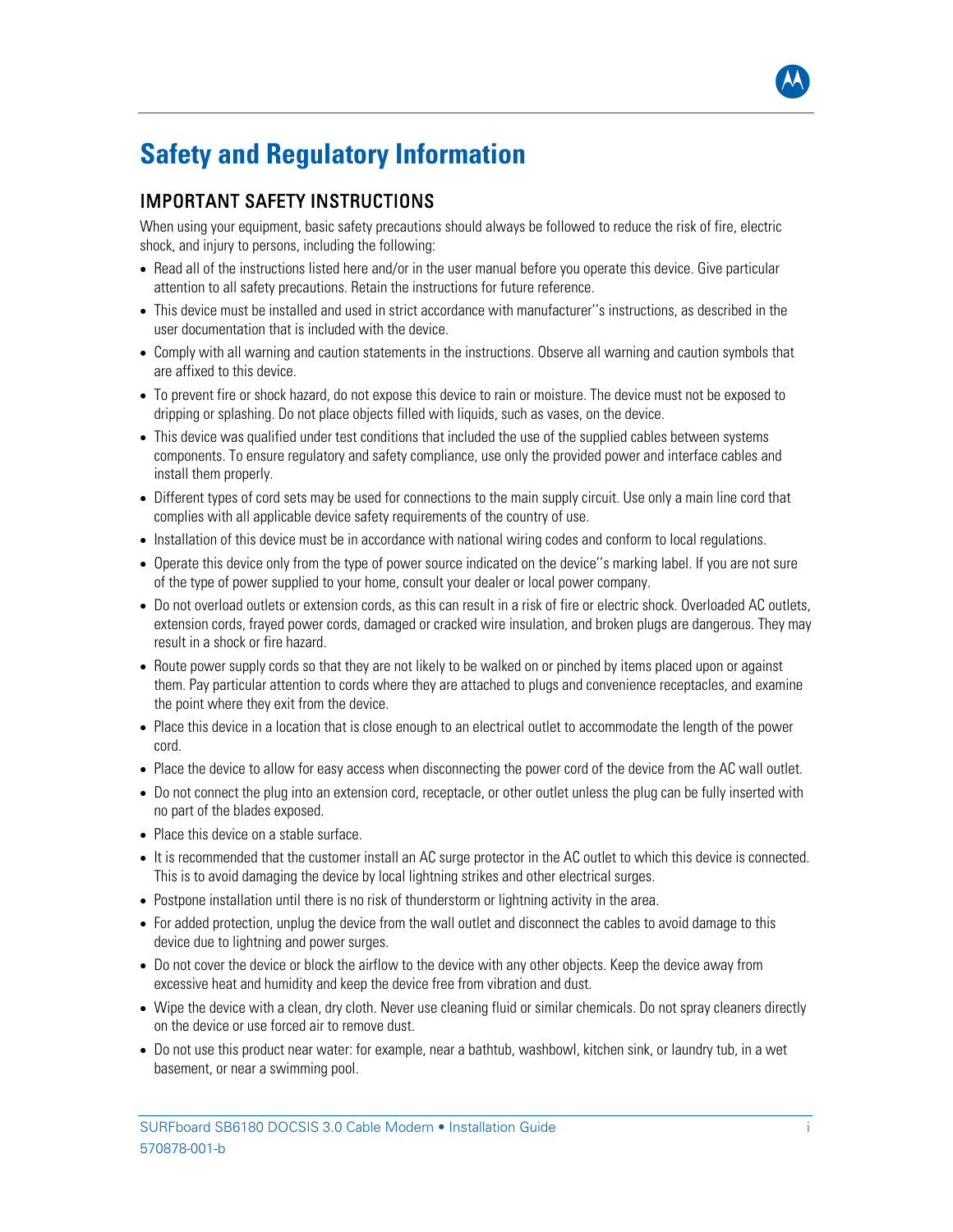

- Upon completion of any service or repairs to this device, ask the service technician to perform safety checks to determine that the device is in safe operating condition.
- Do not open the device. Do not perform any servicing other than that contained in the installation and troubleshooting instructions. Refer all servicing to qualified service personnel.
- This device should not be used in an environment that exceeds 40° C (104°F).

#### **SAVE THESE INSTRUCTIONS**

**Note to CATV System Installer** — This reminder is provided to call the CATV system installer''s attention to Section 820.93 of the National Electric Code, which provides guidelines for proper grounding and, in particular, specifies that the Coaxial cable shield shall be connected to the grounding system of the building, as close to the point of cable entry as practical.

#### FCC INTERFERENCE STATEMENT

This equipment has been tested and found to comply with the limits for a Class B digital device, pursuant to part 15 of the FCC Rules. These limits are designed to provide reasonable protection against harmful interference in a residential environment. This equipment generates uses and can radiate radio frequency energy and, if not installed and used in accordance with the instructions, may cause harmful interference to radio communications. However, there is no guarantee that interference will not occur in a particular installation. If this equipment does cause harmful interference to radio or television reception, which can be determined by turning the device off and on, the user is encouraged to try to correct the interference by one or more of the following measures:

- Reorient or relocate the receiving antenna.
- Increase the separation between the device and receiver.
- Connect the equipment into an outlet on a circuit different from that to which the receiver is connected.
- Consult the dealer or an experienced radio/TV technician for help.

This device complies with part 15 of the FCC Rules. Operation is subject to the following two conditions: (1) This device may not cause harmful interference, and (2) This device must accept any interference received, including interference that may cause undesired operation.

**FCC CAUTION:** Any changes or modifications not expressly approved by Motorola for compliance could void the user''s authority to operate the equipment.

## FCC DECLARATION OF CONFORMITY

Motorola Inc, 101 Tournament Drive, Horsham, PA 19044, 1-215-323-1000, declares that the SURFboard® SB6180 DOCSIS® 3.0 Cable Modem complies with 47 CFR Parts 2 and 15 of the FCC rules as a Class B digital device.

## INDUSTRY CANADA (IC) STATEMENT

This Class B digital apparatus complies with Canadian ICES-003.

Cet appareil numérique de la classe B est conforme à la norme NMB-003 du Canada.

#### CARING FOR THE ENVIRONMENT BY RECYCLING



When you see this symbol on a Motorola product, do not dispose of the product with residential or commercial waste.

#### **Recycling your Motorola Equipment**

Please do not dispose of this product with your residential or commercial waste. Some countries or regions, such as the European Union, have set up systems to collect and recycle electrical and electronic waste items. Contact your local authorities for information about practices established for your region. If collection systems are not available, call Motorola Customer Service for assistance. Please visit [www.motorola.com/recycle](http://www.motorola.com/recycle) for instructions on recycling.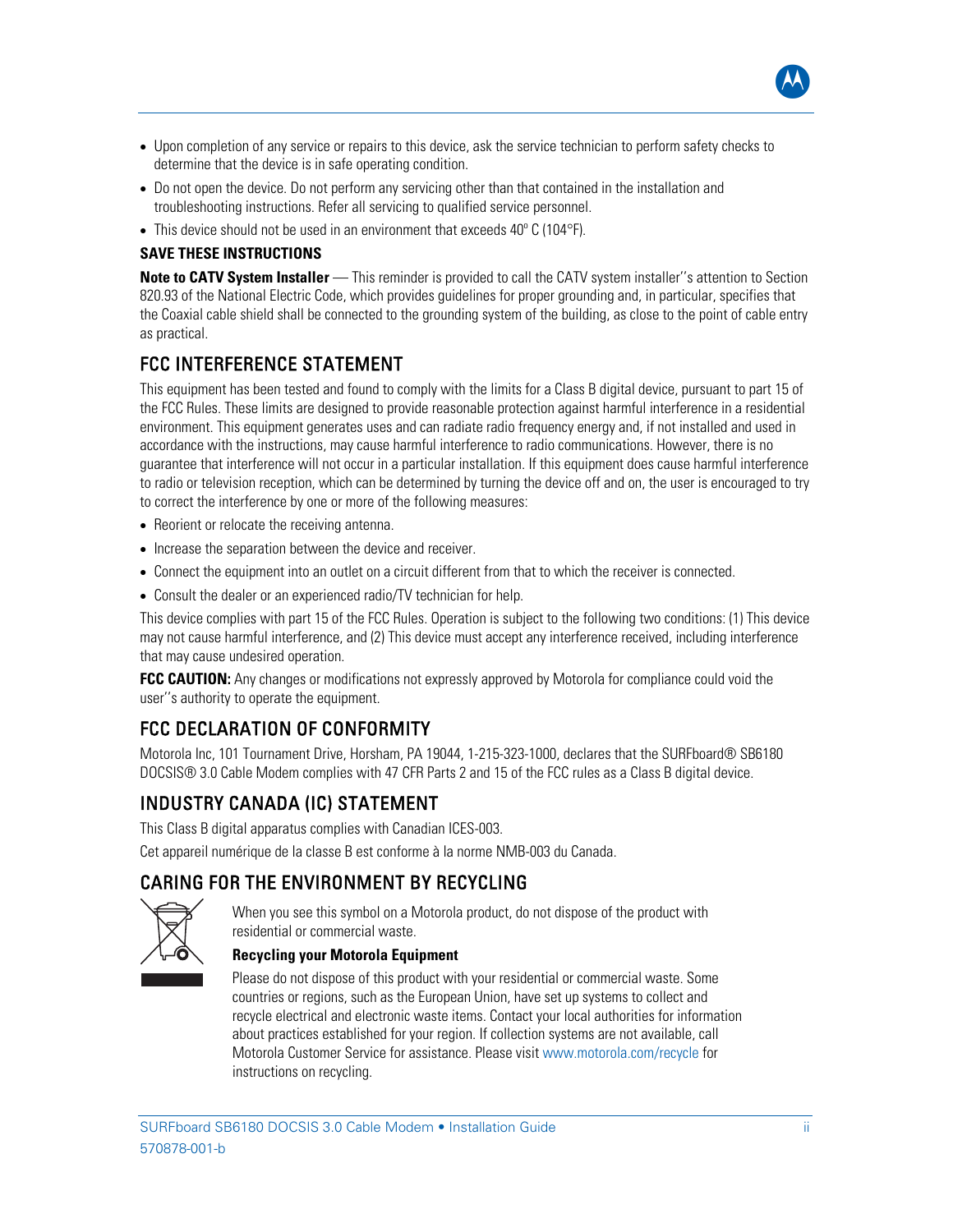

# **Table of Contents**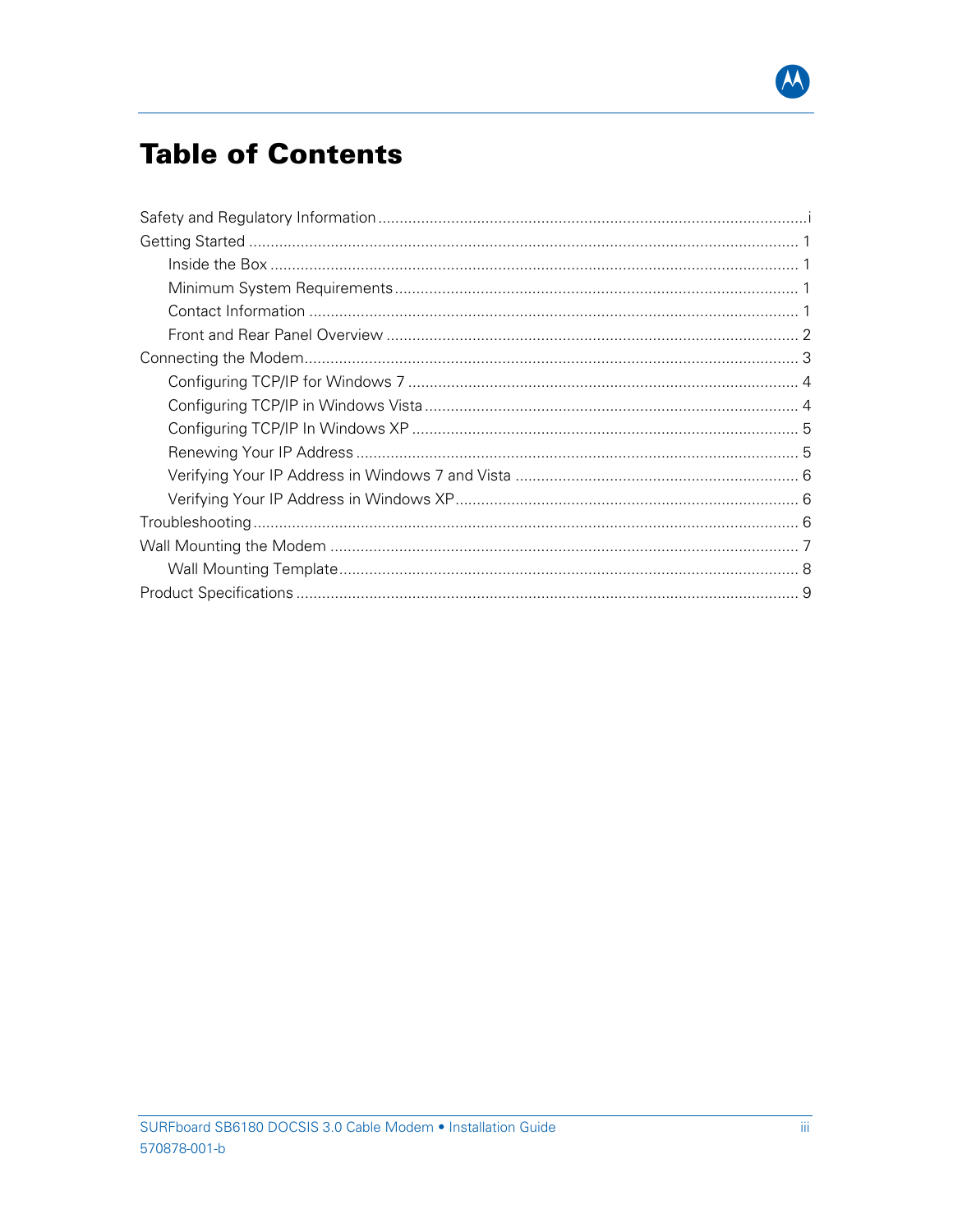

## <span id="page-5-0"></span>**Getting Started**

Congratulations on your purchase of a Motorola SURFboard® SB6180. Before installing your new modem, please take a moment to ensure that you have all of the items listed **Inside the Box**. If you are missing items, please contact Motorola Broadband Technical support at 1-877-466-8646.

#### **Inside the Box**

| <b>Item</b>                                             | <b>Description</b> |                                                                              |
|---------------------------------------------------------|--------------------|------------------------------------------------------------------------------|
| Power supply                                            |                    | Provides power using an AC electrical outlet                                 |
| 10/100/1000 Base-T Ethernet<br>cable                    |                    | Standard Cat 5, or higher, cable for connecting to the<br>network            |
| <b>Software License &amp;</b><br><b>Regulatory Card</b> |                    | Contains software license, warranty, and safety<br>information for the modem |
| <b>SB6180 Install Sheet</b>                             |                    | Provides basic information for setting up the modem                          |

#### **Minimum System Requirements**

The SB6180 is compatible with the following operating systems:

- Windows 7
- Windows Vista™, Service Pack 1 or later
- Windows® XP, Service Pack 2 or later
- Mac<sup>®</sup> 10.4 or later (Ethernet connection only)
- UNIX<sup>®</sup> (Ethernet connection only)
- Linux<sup>®</sup> (Ethernet connection only)

#### **Contact Information**

To learn additional information about Motorola products visit the Motorola support website at [http://broadband.motorola.com/consumers/support.](http://broadband.motorola.com/consumers/support)

For Motorola Broadband Technical support at: 1-877-466-8646. You may need the modem''s Media Access Control (MAC) address and serial number. The MAC label is located on the bottom of the modem and contains the MAC address, Serial number, SSID, WPA-PSK, and Passcode (for use with the CD Wi-Fi Wizard).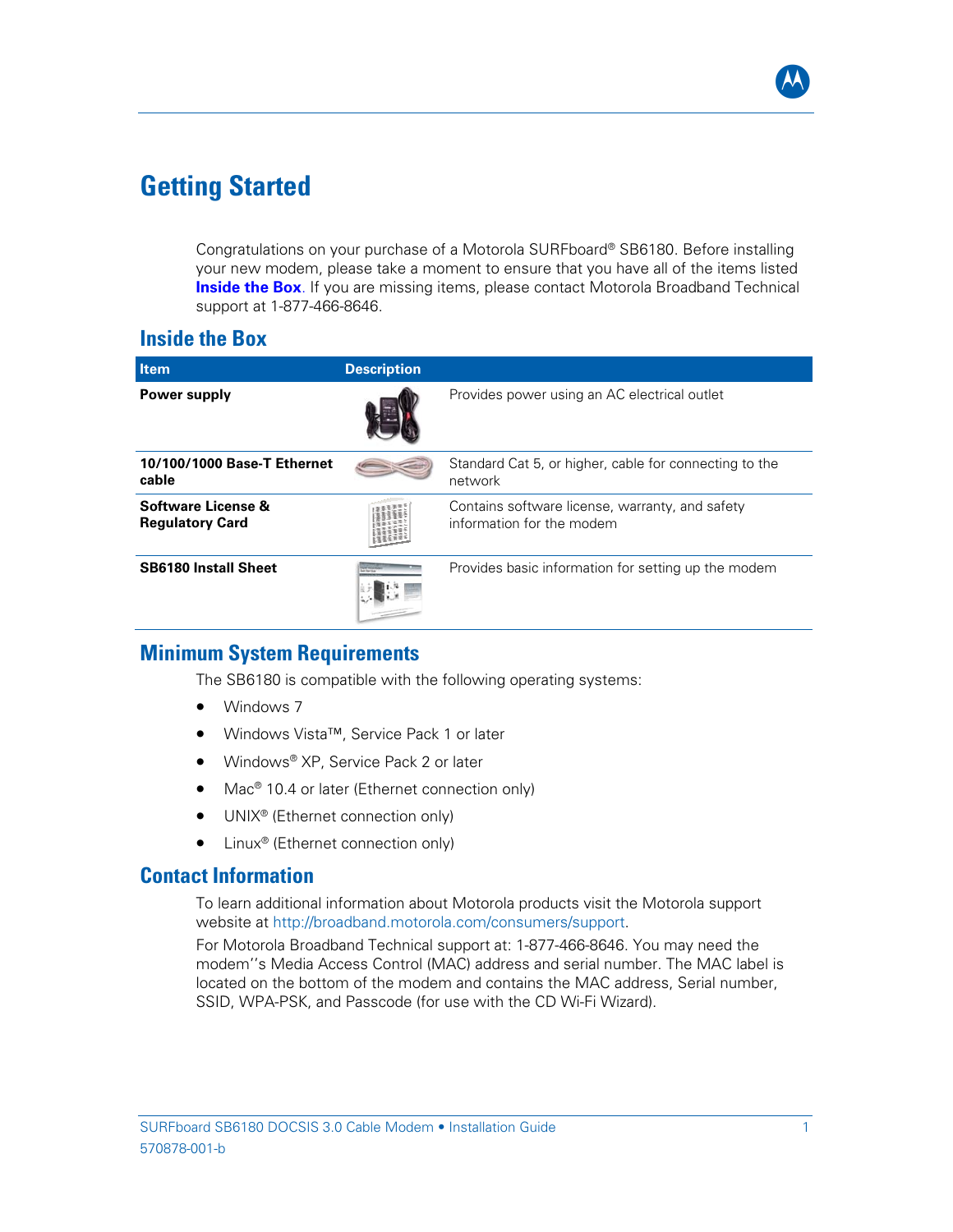

## <span id="page-6-0"></span>**Front and Rear Panel Overview**



|                | <b>ICON</b>      | If the icon is                                                                                                                      | Then the device is                                                      |
|----------------|------------------|-------------------------------------------------------------------------------------------------------------------------------------|-------------------------------------------------------------------------|
|                | <b>POWER</b>     | Steady <b>green</b> and visible                                                                                                     | • Properly connected and ready for use                                  |
| $\overline{2}$ |                  | <b>Green</b> and flashing                                                                                                           | • Connected to a non-bonded downstream<br>channel                       |
|                | <b>RECEIVE</b>   | *Blue and flashing a high-speed Internet<br>connection with bonded downstream<br>channels                                           | • Scanning for a downstream (receive)<br>channel connection             |
| 3              | <b>SEND</b>      | <b>Green:</b> Non-bonded upstream channel is<br>connected<br>*Blue: High-speed Internet connection with<br>bonded upstream channels | • Scanning for an upstream (send) channel<br>connection                 |
| 4              | <b>ONLINE</b>    | <b>Green</b> and flashing<br><b>*Blue:</b> High-speed Internet connection                                                           | Completing the startup process<br>• Scanning for an Internet connection |
| 5              | <b>LINK</b>      | * Blue - Indicates DOCSIS 3.0 mode; contact your ISP to learn if the feature is available.                                          |                                                                         |
|                | <b>Port Name</b> | <b>Description</b>                                                                                                                  |                                                                         |
| 6              | <b>Ethernet</b>  | A green LED indicates a data connection is made                                                                                     |                                                                         |
| 7              | Cable            | Coaxial cable connector                                                                                                             |                                                                         |
| 8              | Power            | +12VDC Power connector                                                                                                              |                                                                         |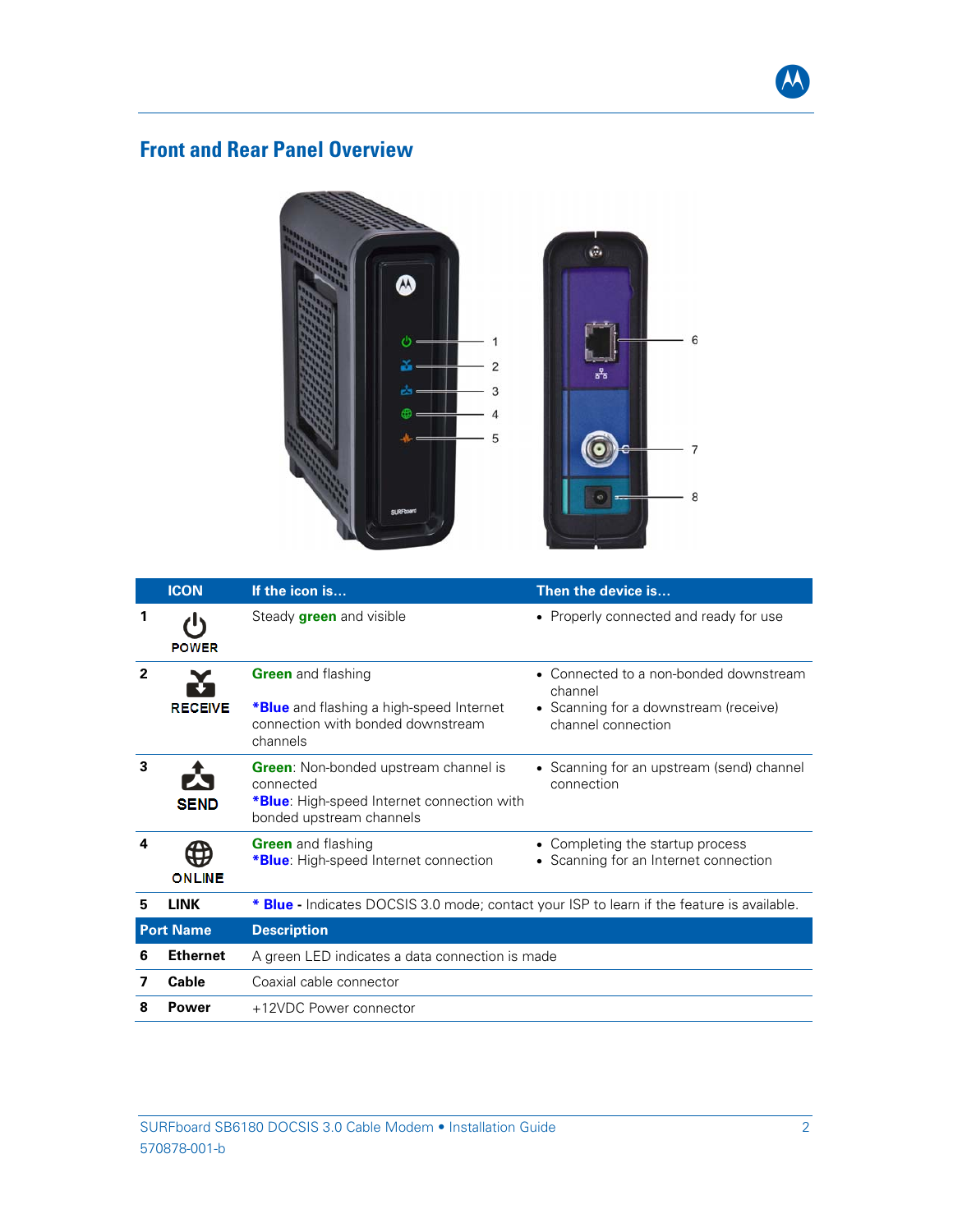

## <span id="page-7-0"></span>**Connecting the Modem**



**This product is for indoor use only. Do not route the Ethernet cable outside of the building. Exposure of the cables to lightning could create a safety hazard and damage the product.** 

- 1. Verify that the coaxial cable is connected to a cable outlet or splitter.
- 2. Connect the other end of the coaxial cable to the cable connector on the modem. Hand-tighten the connectors to avoid damaging them.
- 3. Plug the power cord into the Power port on the modem.
- 4. Plug the other end of the power cord into an electrical wall outlet.
- 5. Connect the Ethernet cable to the Ethernet port on the computer.
- 6. Connect the other end of the Ethernet cable to the Ethernet port on the modem.

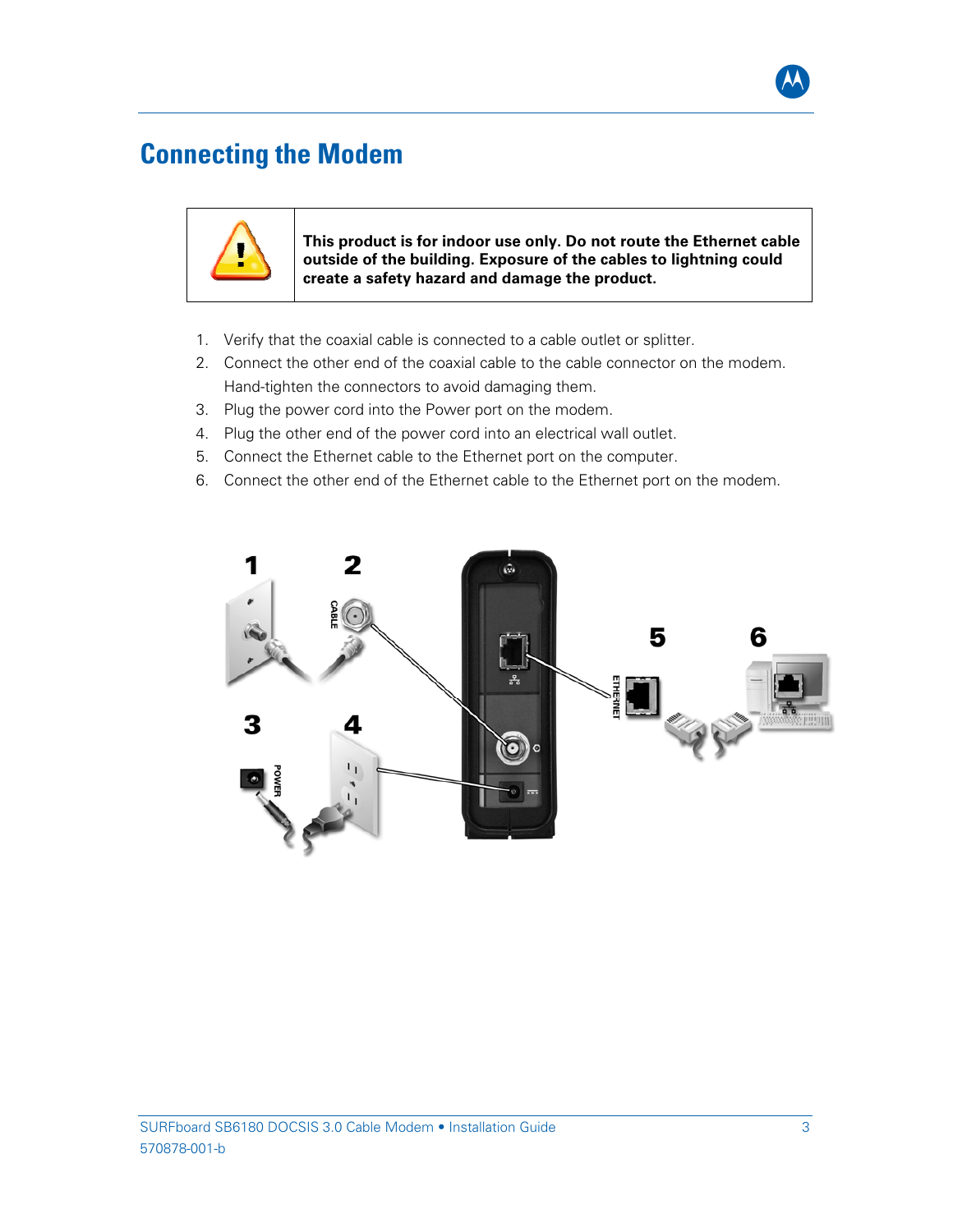

#### <span id="page-8-0"></span>**''Configuring TCP/IP for Windows 7**

- 1. Click **Start** and then click **Control Panel**.
- 2. Click **Network and Internet** to display the Network and Internet window.
- 3. Click **Network and Sharing Center** to display the Network and Sharing Center window.
- 4. Click **Change adapter settings** to display the LAN or High-Speed Internet connections window.
- 5. Right-click the network connection for your network interface.
- 6. Select *Properties* to display the Local Area Connection Properties window.
- 7. Select Internet Protocol Version 4 or 6 (TCP/IPv4 or v6) and click Properties to display the Internet Protocol Properties window.
- 8. Select Obtain an IP address automatically and Obtain DNS server address automatically.
- 9. Click **OK** to save the TCP/IP settings and close the Internet Protocol Version 4 (TCP/IPv4) Properties window.
- 10. Click **Close** to close the Local Area Connection Properties window.
- 11. Close the remaining windows and exit the Control Panel.

When you complete the TCP/IP configuration, go to [Verifying the IP Address in Windows](#page-9-0)  [7.](#page-9-0)

#### **Configuring TCP/IP in Windows Vista**

- 1. Click **Start.**
- 2. Right click on **Network**.
- 3. Scroll down to *Properties***.**
- 4. Click **Manage network connections.**
- 5. Right-click on the appropriate (if more than one listing) Local Area Connection.
- 6. Click **Properties**. Vista may prompt you for permission to continue Click Continue.
- 7. Select **Internet Protocol Version4 (TCP/IPv4)** and click **Properties**.
- 8. Verify that the **Obtain an IP address automatically** and **Obtain DNS server address automatically** options are selected.
- 9. Click **Advanced**. Use the table below to verify the Advanced TCP/IP Settings.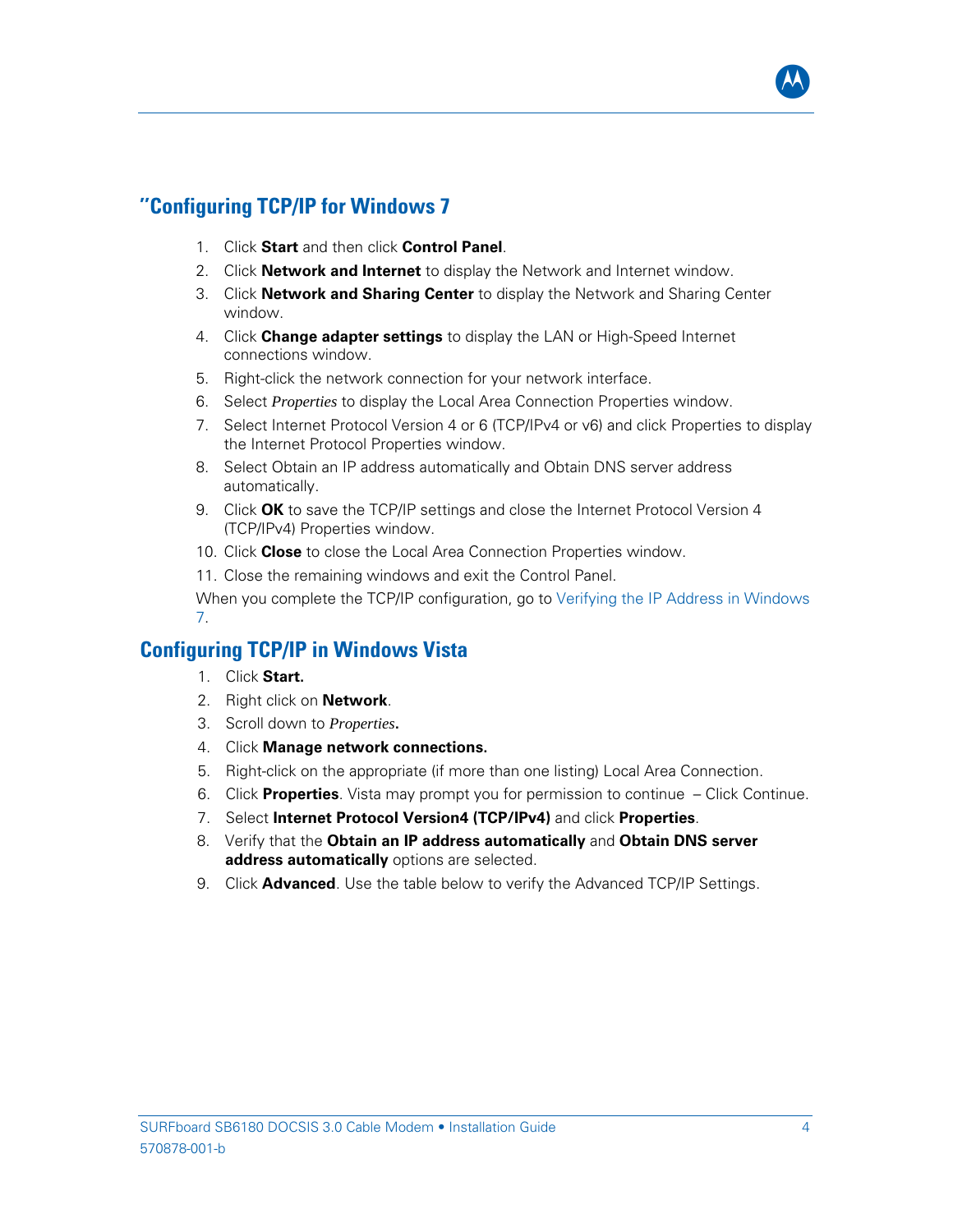

<span id="page-9-0"></span>

| <b>IP Settings Tab</b>                                                                                             | <b>DNS Tab</b>                                                                                                                                                                                                                                                                                               | <b>WINS Tab</b>                                                                                                                                 |
|--------------------------------------------------------------------------------------------------------------------|--------------------------------------------------------------------------------------------------------------------------------------------------------------------------------------------------------------------------------------------------------------------------------------------------------------|-------------------------------------------------------------------------------------------------------------------------------------------------|
| • DHCP Enabled listed IP<br>address box<br>• Default gateways box is<br>empty<br>• Automatic metric is<br>selected | • DNS server addresses box is empty<br>• Append primary and connection<br>specific DNS suffixes is selected<br>• Append parent suffixes of the primary<br>DNS suffix is checked<br>• Register this connection''s addresses<br>in DNS is checked<br>• Append these DNS suffixes (in<br>order) is not selected | • WINS addresses box is empty<br>• Enable LMHOSTS lookup is<br>checked<br>• Default: Use NetBIOS setting<br>from the DHCP server<br>is selected |

- 10. Click **OK.**
- 11. Click **Alternate Configuration** and verify that *Automatic private IP address* is selected.
- 12. Click **OK.** Vista prompts you to restart your computer.

## **Configuring TCP/IP In Windows XP**

- 1. Click **Start**.
- 2. Click **Control Panel.**
- 3. Click **Network and Internet Connections / Network Connections** (will vary according to settings).
- 4. Click **LAN** or **High-Speed Internet** connections.
- 5. Select *Properties* from the drop-down menu. Be sure Internet Protocol (TCP/IP) is checked.
- 6. Select *Internet Protocol (TCP/IP)* and click **Properties**.
- 7. Verify that *Obtain an IP address automatically* and *Obtain DNS server address automatically* are selected.
- 8. Click **OK** to save the TCP/IP settings.
- 9. Click **OK** to exit the Local Area Connection Properties window.

## **Renewing Your IP Address**

- 1. Click **Start**.
- 2. Select *Run*.
- 3. Type **cmd** and click **OK**.
- 4. Type **ipconfig /renew** and press **ENTER**. If a valid IP address is displayed as shown, Internet access should be available.
- 5. Type **exit** and press **ENTER** to return to Windows.

If problems persist, contact your Internet Service Provider.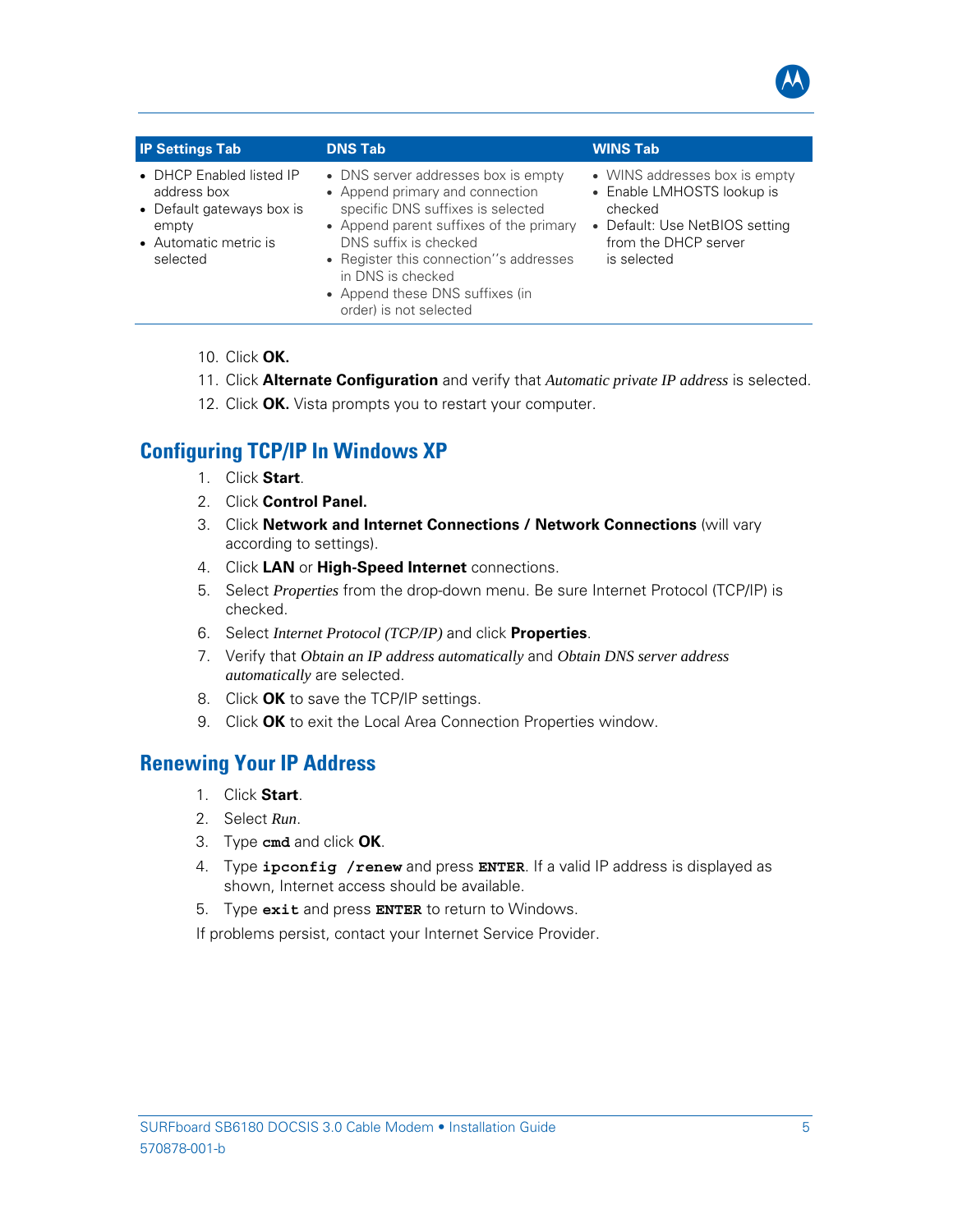## <span id="page-10-0"></span>**Verifying Your IP Address in Windows 7 and Vista**

- 1. Click **Start**.
- 2. Click **All Programs**.
- 3. Click **Accessories**.
- 4. Click **Run** to display the Run window.
- 5. Type **cmd** and click **OK** to open a command prompt window.
- 6. Type **ipconfig** and press **Enter** to display the IP Configuration.

#### **Verifying Your IP Address in Windows XP**

- 1. Click **Start**.
- 2. Select **Run**.
- 3. Type **cmd** and click **OK.**
- 4. Type **ipconfig** and press **ENTER** to display your IP configuration.

# **Troubleshooting**

| <b>Problem</b>                                         | <b>Possible Solution</b>                                                                                                                                                                                                                                                                                                                                                                     |
|--------------------------------------------------------|----------------------------------------------------------------------------------------------------------------------------------------------------------------------------------------------------------------------------------------------------------------------------------------------------------------------------------------------------------------------------------------------|
| The system will not power on<br>(no icons are visible) | • Check the ends of the plug connected to the modem, and the<br>electrical outlet.<br>• Verify that the electrical outlet is working (is the outlet controlled by a<br>light switch)                                                                                                                                                                                                         |
| <b>Cannot send or</b><br>receive data                  | • Check the coaxial cable connected to the modem and the wall outlet.<br>Hand-tighten if necessary.<br>• Check the Ethernet cable; ensure that it is connected to the modem<br>and the computer.<br>• Check the IP address. Follow the steps for verifying the IP address for<br>your system, see Configuring TCP/IP for Windows 7. Call your service<br>provider if you need an IP address. |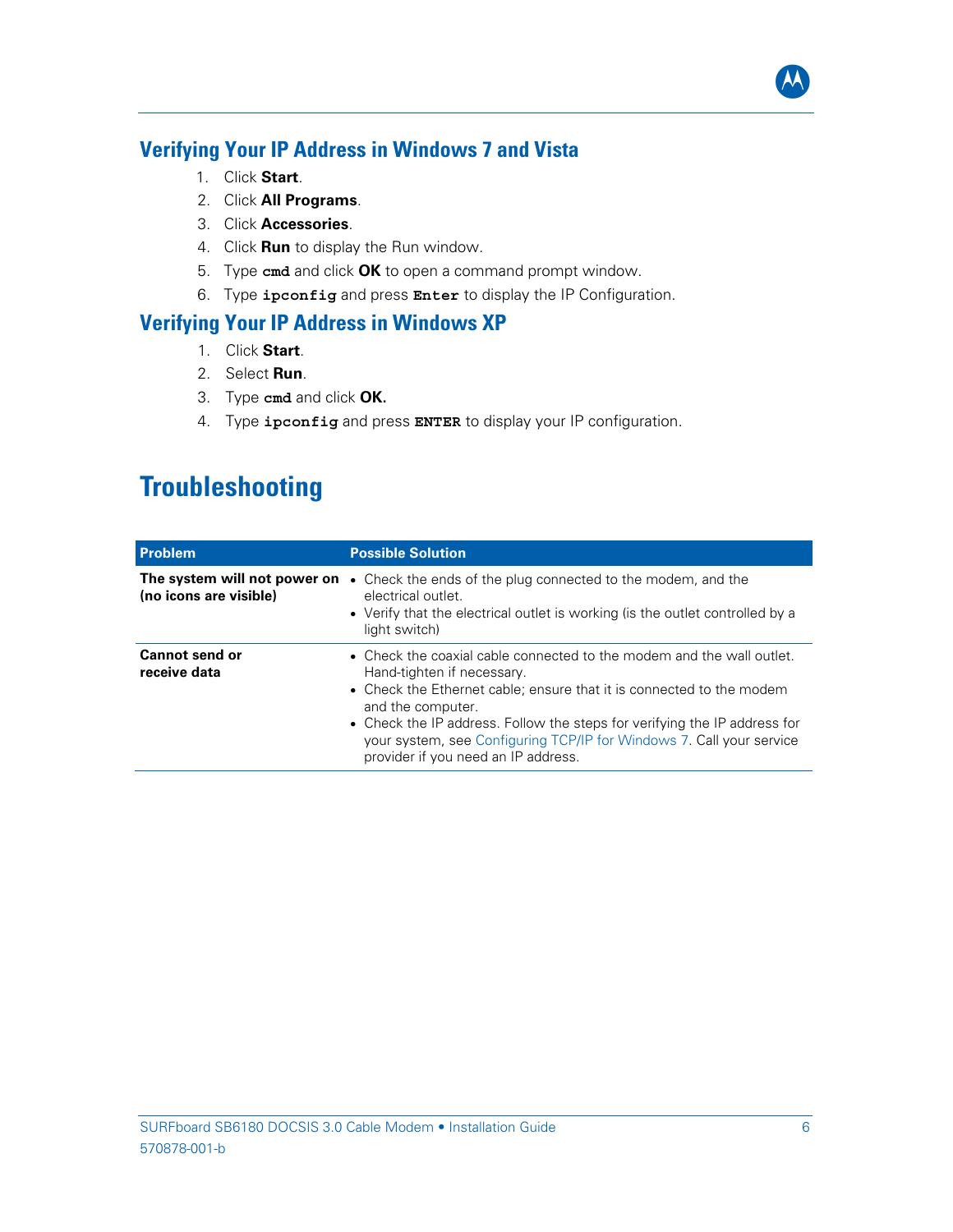

## <span id="page-11-0"></span>**Wall Mounting the Modem**



**Before drilling holes in the wall, check the structure for potential damage to water, gas, or electrical lines.** 

You will need a screwdriver and two M3 (#6) screws.

- 1. Print the [Wall Mount Template.](#page-12-0) *Note:* You can mount the modem horizontally or vertically.
- 2. Remove all cables (power, coaxial, and Ethernet) from the modem.
- 3. Select a location to mount the modem.

#### **Notes:**

- Locate the unit according to local or national codes governing residential or business cable TV and communications services.
- Follow all local standards for installing a network interface unit/network interface device (NIU/NID).
- $\circ$  It is recommended that you mount the modem to concrete, masonry, a wooden stud, or some other solid wall material. Use anchor bolts if necessary (for example, if you mount the unit on drywall).
- 4. Position and secure the wall mounting template on the wall to mark the holes.



- 5. Select an appropriate depth and diameter to drill the holes to a depth of at least  $1\frac{1}{2}$ inches (3.8 cm). *Note:* There must be .10 inch (2.5 mm) between the wall and underside of the screw head.
- 6. Insert the #6 screws in the holes and then attach the modem.
- 7. Verify the modem is still securely attached to the wall.
- 8. Reconnect the coaxial, Ethernet, power cables.
- 9. Plug the power cord into an electrical outlet.
- 10. Arrange the cables to prevent any safety hazards.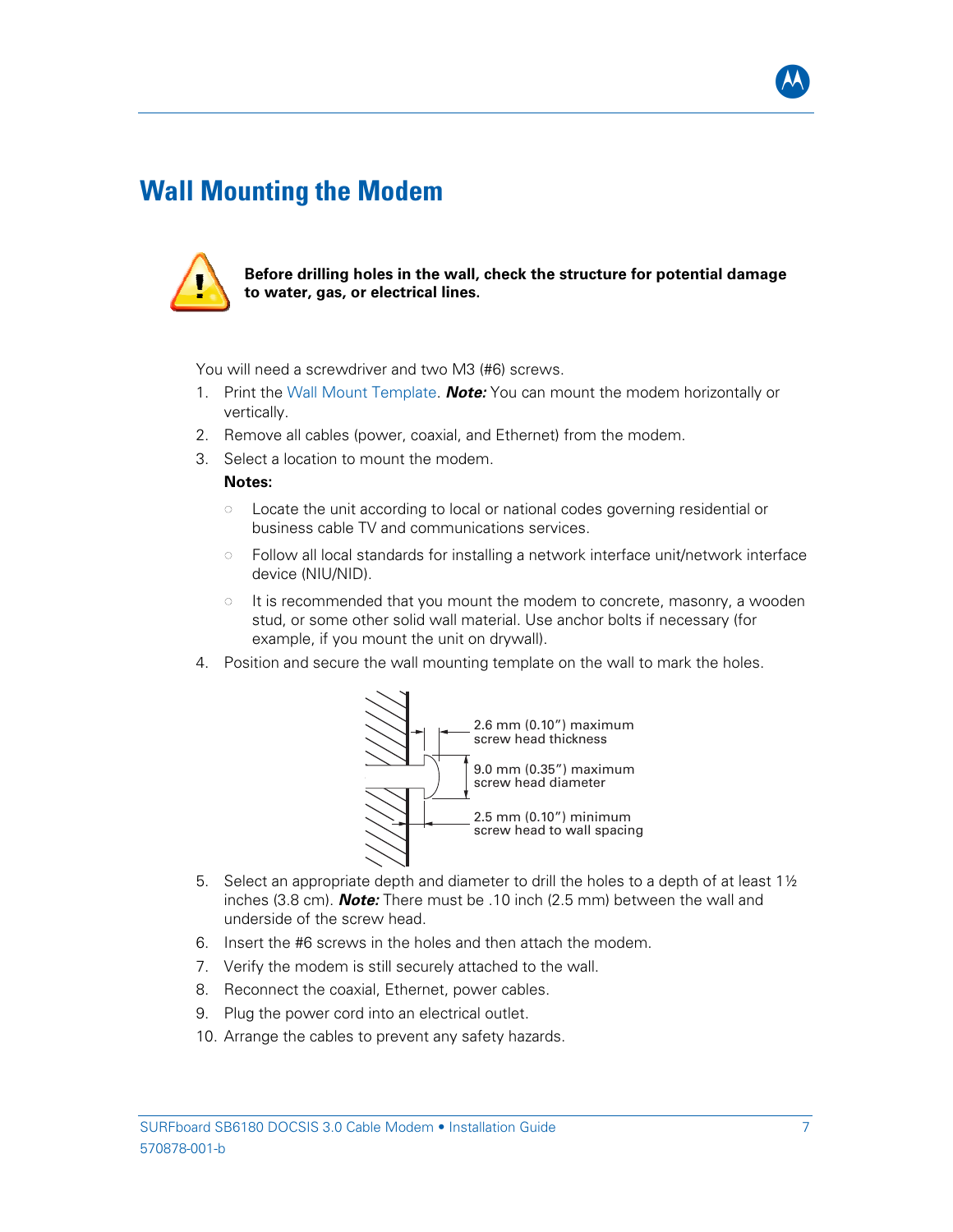

## <span id="page-12-0"></span>**Wall Mounting Template**

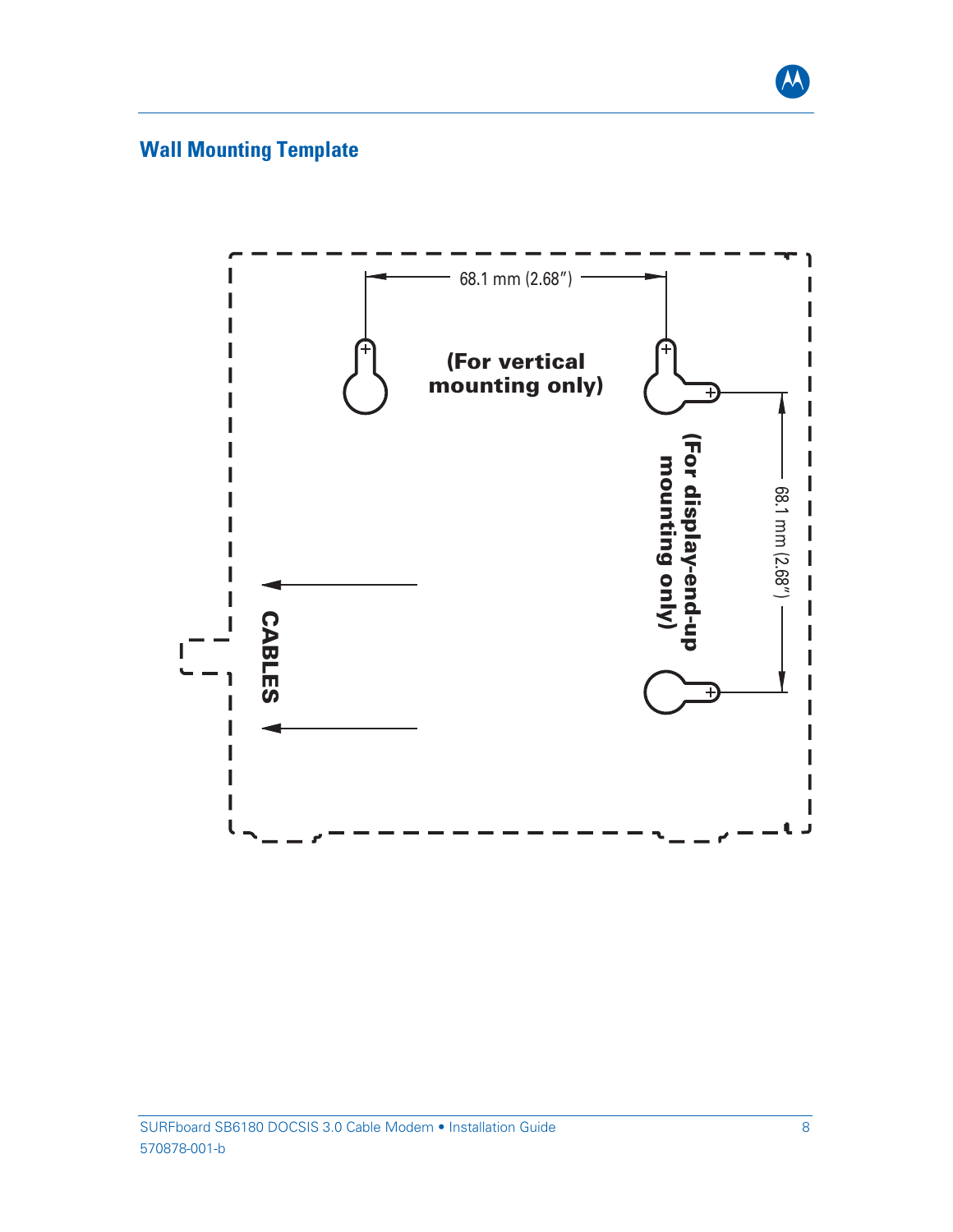# <span id="page-13-0"></span>**Product Specifications**

## **General Specifications**

| Cable Interface              | 75 O F-connector                                                                                                                                                                            |
|------------------------------|---------------------------------------------------------------------------------------------------------------------------------------------------------------------------------------------|
| <b>CPE Network Interface</b> | 10/100/1000Base-T Ethernet (RJ-45)                                                                                                                                                          |
| Data Protocol                | <b>TCP/IP</b>                                                                                                                                                                               |
| Dimensions                   | 5.7 in H x 5.7 in W x 1.5 in D                                                                                                                                                              |
|                              | (146 mm x 146 mm x 38 mm)                                                                                                                                                                   |
| Power                        | 12W (nominal)                                                                                                                                                                               |
| Input Power                  |                                                                                                                                                                                             |
| North America                | 105 to 125 VAC, 60 Hz                                                                                                                                                                       |
| Outside North America        | 100 to 240 VAC, 50 to 60 Hz                                                                                                                                                                 |
| Regulatory                   | UL listed (U.S. and Canada), CE, unit is RoHS compliant, ENERGY STAR V2, COC V3,<br>Compliant per the ""Code of Conduct on Energy Consumption of Broadband Equipment"", CMM,<br><b>MEPS</b> |
| <b>Environmental</b>         |                                                                                                                                                                                             |

| <b>Operating Temperature</b> | 32 °F to 104 °F (0 °C to 40 °C)      |
|------------------------------|--------------------------------------|
| Storage Temperature          | $-22$ °F to 158 °F (-30 °C to 70 °C) |
| Operating Humidity           | 5 to 95% R.H. (non-condensing)       |

## **Downstream**

| Modulation                     | 64 or 256 QAM                                              |
|--------------------------------|------------------------------------------------------------|
| Downstream Channel Capture     | Two independent 32 MHz Wideband Tuners                     |
| Maximum Theoretical Data Rate* |                                                            |
| <b>DOCSIS</b>                  | 343.072 Mbps (8 channels) / 42.884 (single channel)        |
|                                | @ 256 QAM at 5.36 Msym/s                                   |
| EuroDOCSIS                     | 444.928 Mbps (8 channels) / 55.616 (single channel)        |
|                                | @ 256 QAM at 6.952 Msym/s                                  |
| <b>Bandwidth</b>               |                                                            |
| <b>DOCSIS</b>                  | $\leq$ 48 MH <sub>7</sub> /2                               |
| EuroDOCSIS                     | $\leq$ 64 MHz/2                                            |
| Symbol Rate                    |                                                            |
| <b>DOCSIS</b>                  | 64 QAM 5.057 Msym/s; 256 QAM 5.361 Msym/s                  |
| <b>EuroDOCSIS</b>              | 64 QAM 6.952 Msym/s; 256 QAM 6.952 Msym/s                  |
| <b>Operating Level Range</b>   | $-15$ to 15 dBmV                                           |
| <b>Bonded Channel RF</b>       |                                                            |
| Level Tolerance                | 10dBmV                                                     |
| Input Impedance                | 75 $\Omega$ (nominal)                                      |
| <b>Frequency Range</b>         | DOCSIS and EuroDOCSIS 108 to 1002 MHz (edge to edge).      |
|                                | Optional 91 to 1002 MHz (edge to edge)                     |
| <b>Frequency Plan</b>          |                                                            |
| EuroDOCSIS                     | Annex A                                                    |
| <b>DOCSIS</b>                  | Annex B                                                    |
| J-DOCSIS                       | Annex B, modified for Japan Frequencies                    |
| Security                       | DOCSIS 3.0 Security (BPI+, EAE, AES, and SSD)              |
| Network Management             | SNMP v2 & v3                                               |
| Provisioning                   | Supports IP addressing using IPv4 and/or IPv6 (dual stack) |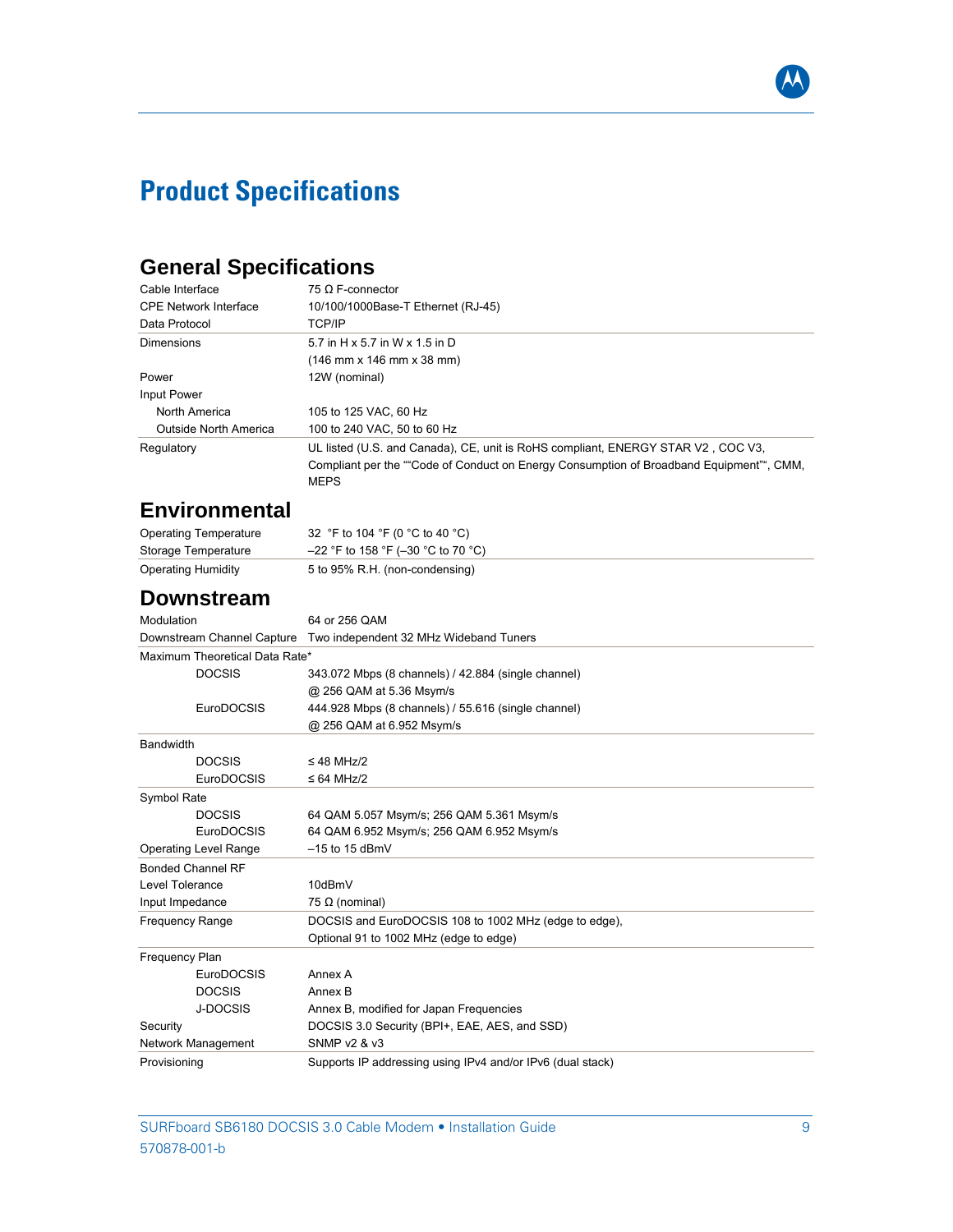

| <b>Upstream</b>              |                                                                                                  |
|------------------------------|--------------------------------------------------------------------------------------------------|
| Modulation                   | QPSK and 8, 16, 32, 64, 128 QAM                                                                  |
| Maximum Channel Rate*        |                                                                                                  |
| <b>DOCSIS</b>                | 131.072 Mbps (4 channels) / 32.768 Mbps (single channel):                                        |
|                              | @ 128 QAM at 6.4 MHz                                                                             |
| EuroDOCSIS                   | 131.072 Mbps (4 channels) / 32.768 Mbps (single channel):                                        |
|                              | @ 128 QAM at 6.4 MHz                                                                             |
| <b>Channel Width</b>         | 200 kHz, 400 kHz, 800 kHz, 1.6 MHz,                                                              |
|                              | 3.2 MHz, 6.4** MHz                                                                               |
| <b>Symbol Rates</b>          | 160, 320, 640, 1280, 2560, 5120** ksym/s                                                         |
| <b>Operating Level Range</b> | Level range per channel (Multiple Transmit Channel mode disabled, or only Multiple Transmit      |
|                              | Channel mode enabled with one channel in the TCS)DOCSIS/EuroDOCSIS                               |
| TDMA                         |                                                                                                  |
|                              | Pmin to +57 dBmV (32 QAM, 64 QAM)                                                                |
|                              | Pmin to +58 dBmV (8 QAM, 16 QAM)                                                                 |
|                              | Pmin to +61 dBmV (QPSK)                                                                          |
| S-CDMA                       |                                                                                                  |
|                              | Pmin to +56 dBmV (all modulations), where:                                                       |
|                              | Pmin = $+17$ dBmV, 1280 kHz modulation rate                                                      |
|                              | Pmin = $+20$ dBmV, 2560 kHz modulation rate                                                      |
|                              | Pmin = $+23$ dBmV, 5120 kHz modulation rate                                                      |
| <b>TDMA</b>                  | Level range per channel (two channels in the TCS)                                                |
|                              | Pmin to +54 dBmV (32 QAM, 64 QAM)                                                                |
|                              | Pmin to +55 dBmV (8 QAM, 16 QAM)                                                                 |
|                              | Pmin to +58 dBmV (QPSK)                                                                          |
| S-CDMA                       |                                                                                                  |
|                              | Pmin to +53 dBmV (all modulations), where:                                                       |
|                              | Pmin = $+17$ dBmV, 1280 kHz modulation rate                                                      |
|                              | Pmin = $+20$ dBmV, 2560 kHz modulation rate                                                      |
|                              | Pmin = $+23$ dBmV, 5120 kHz modulation rate                                                      |
| <b>TDMA</b>                  | Level range per channel (three or four channels in the TCS)                                      |
|                              | Pmin to +51 dBmV (32 QAM, 64 QAM)                                                                |
|                              | Pmin to +52 dBmV (8 QAM, 16 QAM)                                                                 |
|                              | Pmin to +55 dBmV (QPSK)                                                                          |
| S-CDMA                       |                                                                                                  |
|                              | Pmin to +53 dBmV (all modulations), where:                                                       |
|                              | Pmin = $+17$ dBmV, 1280 kHz modulation rate                                                      |
|                              | Pmin = +20 dBmV, 2560 kHz modulation rate                                                        |
|                              | Pmin = +23 dBmV, 5120 kHz modulation rate                                                        |
| Output Impedance             | 75 $\Omega$ (nominal)                                                                            |
| <b>Frequency Range</b>       | DOCSIS 5-42 MHz (edge to edge), EuroDOCSIS and                                                   |
|                              | optional DOCSIS 5 to 65 MHz (edge to edge)                                                       |
| Compatibility                | PC: 90496, Pentium, or later; Windows 7™, Vista, 2000, or XP or Linux <sup>®</sup> with Ethernet |
|                              | connection (older versions of Windows, although not specifically supported, will work with this  |
|                              | cable modem)                                                                                     |
|                              | Macintosh: Power PC or later; OS 9 or higher, Ethernet connection                                |
|                              | UNIX: Ethernet connection                                                                        |
|                              | Home Networking: Ethernet router or wireless access point                                        |
|                              |                                                                                                  |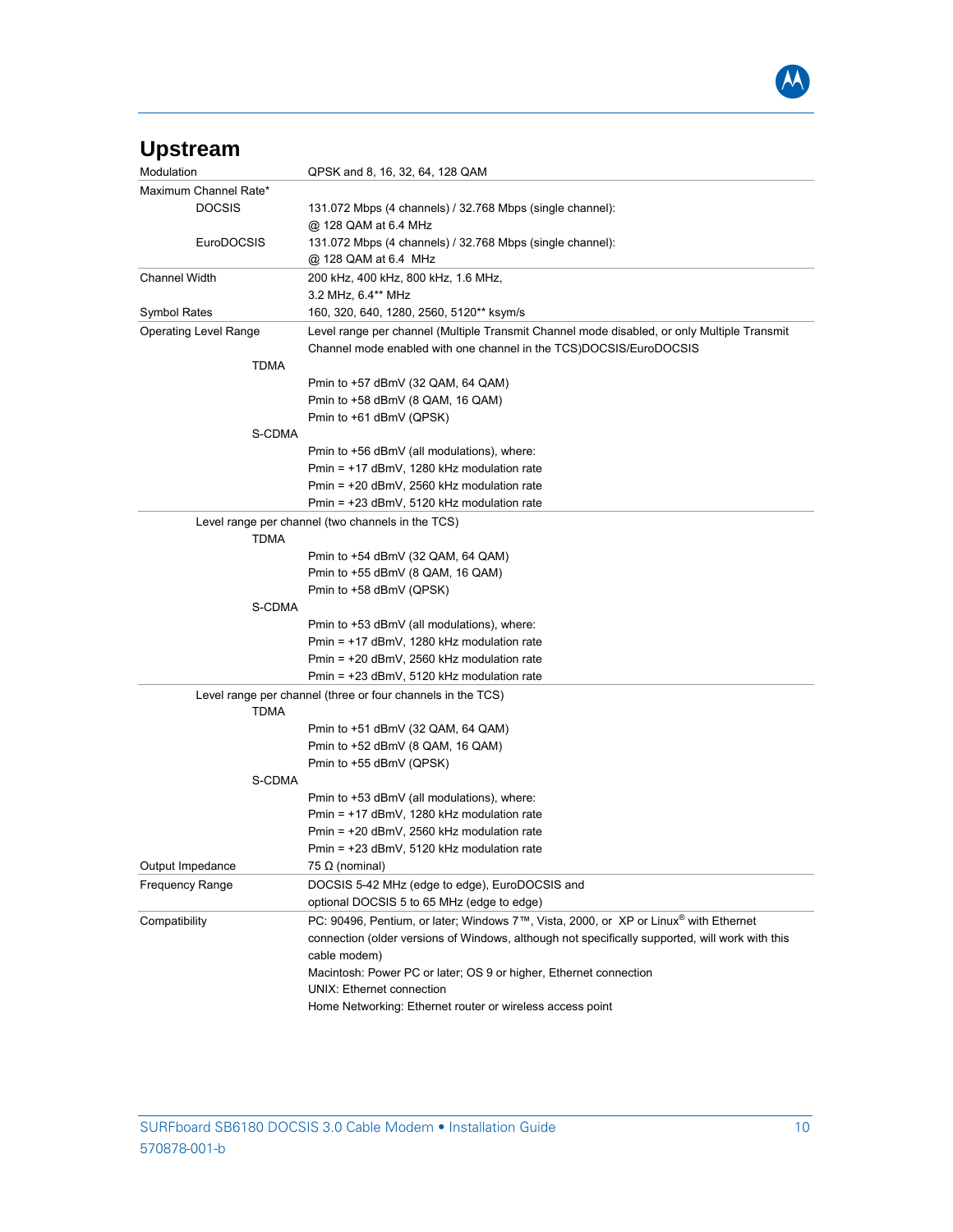

#### Software License

Motorola SURFboard SB6180 DOCSIS 3.0 Cable Modem Motorola, Inc. 101 Tournament Drive, Horsham, PA 19044

IMPORTANT: PLEASE READ THIS SOFTWARE LICENSE (""LICENSE"") CAREFULLY BEFORE YOU INSTALL, DOWNLOAD, OR USE ANY APPLICATION SOFTWARE, USB DRIVER SOFTWARE, FIRMWARE, AND RELATED DOCUMENTATION (""SOFTWARE"") PROVIDED WITH MOTOROLA''S CABLE DATA PRODUCT (THE ""CABLE DATA PRODUCT""). BY USING THE CABLE DATA PRODUCT AND/OR INSTALLING, DOWNLOADING, OR USING ANY OF THE SOFTWARE, YOU INDICATE YOUR ACCEPTANCE OF EACH OF THE TERMS OF THIS LICENSE. UPON ACCEPTANCE, THIS LICENSE WILL BE A LEGALLY BINDING AGREEMENT BETWEEN YOU AND MOTOROLA. THE TERMS OF THIS LICENSE APPLY TO YOU AND TO ANY SUBSEQUENT USER OF THIS SOFTWARE.

IF YOU DO NOT AGREE TO ALL OF THE TERMS OF THIS LICENSE (I) DO NOT INSTALL OR USE THE SOFTWARE AND (II) RETURN THE CABLE DATA PRODUCT AND THE SOFTWARE (COLLECTIVELY, ""PRODUCT""), INCLUDING ALL COMPONENTS, DOCUMENTATION, AND ANY OTHER MATERIALS PROVIDED WITH THE PRODUCT, TO YOUR POINT OF PURCHASE OR SERVICE PROVIDER, AS THE CASE MAY BE, FOR A FULL REFUND. BY INSTALLING OR USING THE SOFTWARE, YOU AGREE TO BE BOUND BY THE PROVISIONS OF THIS LICENSE AGREEMENT.

The Software includes associated media, any printed materials, and any ""on-line"" or electronic documentation, as well as any updates, revisions, bug fixes, or drivers obtained by you from Motorola or your service provider. Software provided by 3rd parties may be subject to separate end-user license agreements from the manufacturers of such Software.

The Software is never sold. Motorola licenses the Software to the original customer and to any subsequent licensee for personal use only on the terms of this License. Motorola and its 3rd party licensors retain the ownership of the Software.

#### **You may:**

USE the Software only in connection with the operation of the Product.

TRANSFER the Software (including all component parts and printed materials) permanently to another person, but only if the person agrees to accept all of the terms of this License. If you transfer the Software, you must at the same time transfer the Product and all copies of the Software (if applicable) to the same person or destroy any copies not transferred.

TERMINATE this License by destroying the original and all copies of the Software (if applicable) in whatever form.

#### **You may not:**

(1) Loan, distribute, rent, lease, give, sublicense, or otherwise transfer the Software, in whole or in part, to any other person, except as permitted under the TRANSFER paragraph above. (2) Copy or translate the User Guide included with the Software, other than for personal use. (3) Copy, alter, translate, decompile, disassemble, or reverse engineer the Software, including, but not limited to, modifying the Software to make it operate on non-compatible hardware. (4) Remove, alter, or cause not to be displayed any copyright notices or startup message contained in the Software programs or documentation. (5) Export the Software or the Product components in violation of any United States export laws.

The Product is not designed or intended for use in on-line control of aircraft, air traffic, aircraft navigation, or aircraft communications; or in design, construction, operation, or maintenance of any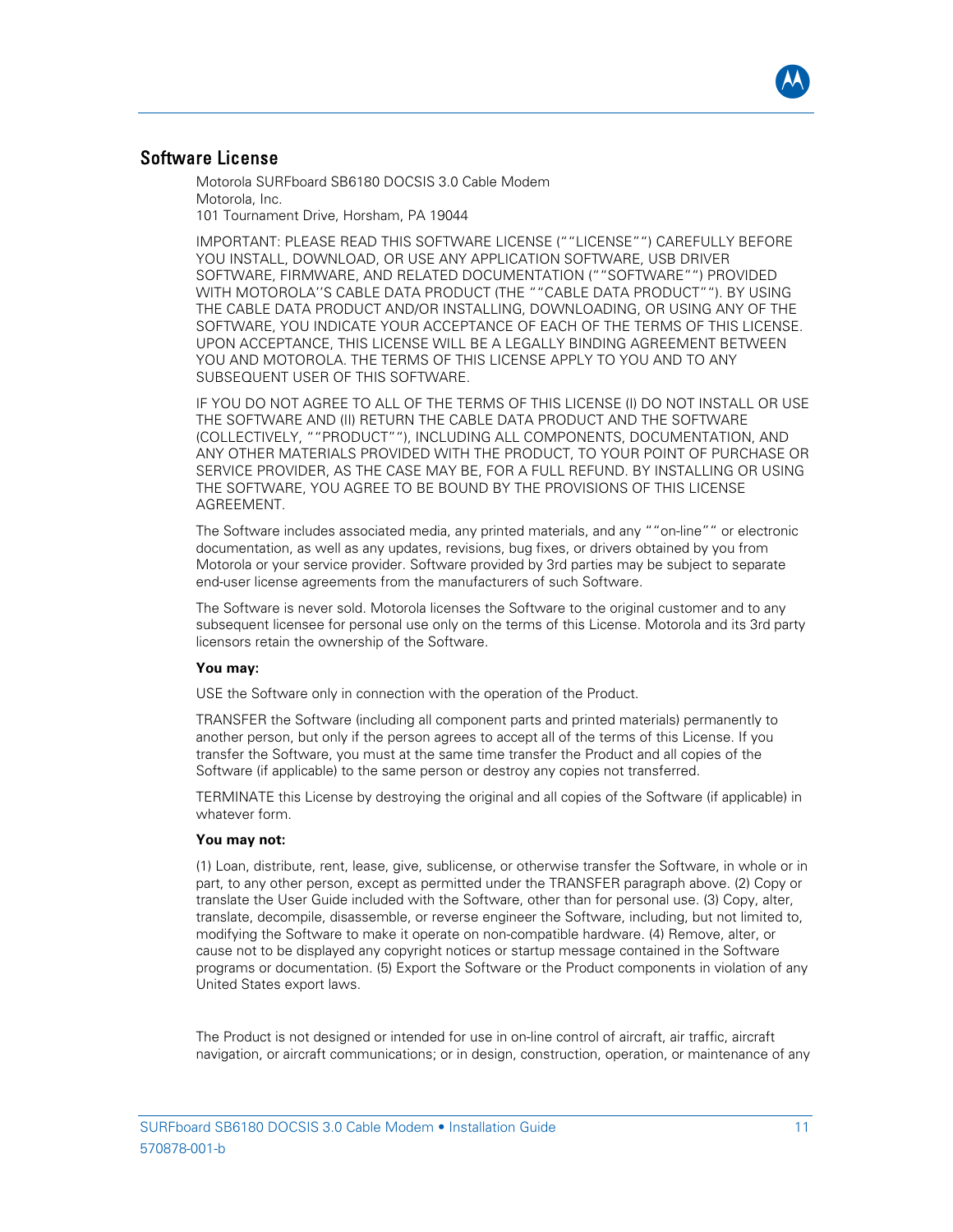nuclear facility. MOTOROLA AND ITS 3<sup>rd</sup> PARTY LICENSORS DISCLAIM ANY EXPRESS OR IMPLIED WARRANTY OF FITNESS FOR SUCH USES. YOU REPRESENT AND WARRANT THAT YOU SHALL NOT USE THE PRODUCT FOR SUCH PURPOSES.

Title to this Software, including the ownership of all copyrights, mask work rights, patents, trademarks, and all other intellectual property rights subsisting in the foregoing, and all adaptations to and modifications of the foregoing, shall at all times remain with Motorola and its  $3<sup>rd</sup>$  party licensors. Motorola retains all rights not expressly licensed under this License. The Software, including any images, graphics, photographs, animation, video, audio, music, and text incorporated therein, is owned by Motorola or its 3<sup>rd</sup> party licensors and is protected by United States copyright laws and international treaty provisions. Except as otherwise expressly provided in this License, the copying, reproduction, distribution or preparation of derivative works of the Software, any portion of the Product or the documentation is strictly prohibited by such laws and treaty provisions. Nothing in this License constitutes a waiver of Motorola''s rights under United States copyright law.

This License and your rights regarding any matter it addresses are governed by the laws of the Commonwealth of Pennsylvania, without reference to conflict of laws principles. THIS LICENSE SHALL TERMINATE AUTOMATICALLY if you fail to comply with the terms of this License.

Motorola is not responsible for any 3<sup>rd</sup> party software provided as a bundled application, or otherwise, with the Software.

#### *U.S. GOVERNMENT RESTRICTED RIGHTS*

The Product and documentation is provided with RESTRICTED RIGHTS. The use, duplication, or disclosure by the Government is subject to restrictions as set forth in subdivision (c)(1)(ii) of The Rights in Technical Data and Computer Software clause at 52.227-7013. The contractor/ manufacturer is Motorola, Inc., 101 Tournament Drive, Horsham, PA 19044.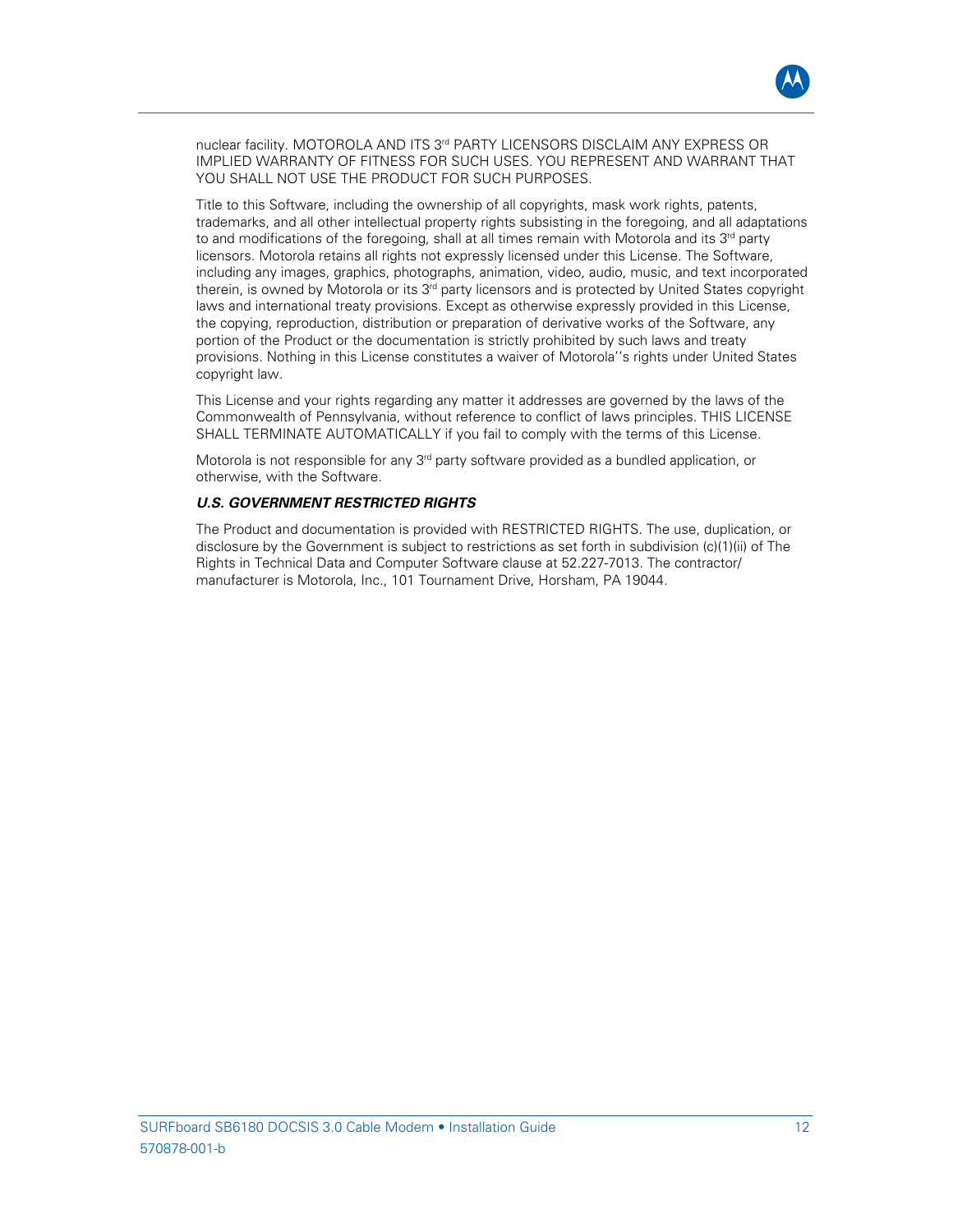#### Warranty Information

Motorola SURFboard SB6180 DOCSIS 3.0 Cable Modem Motorola, Inc. 101 Tournament Drive, Horsham, PA 19044 Motorola, Inc., (""Motorola"")

**Retail Purchasers.** If you purchased this Product directly from Motorola or from an authorized Motorola retail reseller, Motorola warrants to you, the original end user customer, that (A) the Product, excluding Software, will be free from defects in materials and workmanship under normal use, and (B) with respect to Software, (i) the media on which the Software is provided will be free from defects in material and workmanship under normal use, and (ii) the Software will perform substantially as described in its documentation. This Limited Warranty to you, the original end user customer, continues (A) for Software and the media upon which it is provided, for a period of ninety (90) days from the date of purchase from Motorola or an authorized Motorola reseller, and (B) for the Product (excluding Software), for a period of one (1) year from the date of purchase from Motorola or from an authorized Motorola reseller. To take advantage of this Limited Warranty or to obtain technical support, you must call the Motorola toll-free phone number (below). Motorola''s sole and exclusive obligation under this Limited Warranty for retail sales shall be to repair or replace any Product or Software that does not meet this Limited Warranty. All warranty claims must be made within the applicable Warranty Period.

**Cable Operator or Service Provider Arrangements.** If you did not purchase this Product directly from Motorola or from a Motorola authorized retail reseller, Motorola does not warrant this Product to you, the end-user. A limited warranty for this Product (including Software) may have been provided to your cable operator or Internet Service Provider (""Service Provider"") from whom you obtained the Product. Please contact your Service Provider if you experience problems with this Product.

**General Information.** The warranties described in this Section shall not apply: (i) to any Product subjected to accident, misuse, neglect, alteration, Acts of God, improper handling, improper transport, improper storage, improper use or application, improper installation, improper testing or unauthorized repair; or (ii) to cosmetic problems or defects which result from normal wear and tear under ordinary use, and do not affect the performance or use of the Product. Motorola''s warranties apply only to a Product that is manufactured by Motorola and identified by Motorola owned trademark, trade name or product identification logos affixed to the Product. Motorola does not warrant to you, the end user, or to anyone else that the Software will perform error free or without bugs. MOTOROLA IS NOT RESPONSIBLE FOR, AND PROVIDES ""AS IS,"" ANY SOFTWARE SUPPLIED BY 3RD PARTIES. EXCEPT AS EXPRESSLY STATED IN THIS SECTION (""WARRANTY INFORMATION""), THERE ARE NO WARRANTIES OF ANY KIND RELATING TO THE PRODUCT, EXPRESS, IMPLIED, OR STATUTORY, INCLUDING BUT NOT LIMITED TO IMPLIED WARRANTIES OF MERCHANTABILITY, FITNESS FOR A PARTICULAR PURPOSE, OR THE WARRANTY AGAINST INFRINGEMENT PROVIDED IN THE UNIFORM COMMERCIAL CODE. Some states do not allow for the exclusion of implied warranties, so the above exclusion may not apply to you.

What additional provisions should I be aware of? Because it is impossible for Motorola to know the purposes for which you acquired this Product or the uses to which you will put this Product, you assume full responsibility for the selection of the Product for its installation and use. While every reasonable effort has been made to insure that you will receive a Product that you can use and enjoy, Motorola does not warrant that the functions of the Product will meet your requirements or that the operation of the Product will be uninterrupted or error-free. MOTOROLA IS NOT RESPONSIBLE FOR PROBLEMS OR DAMAGE CAUSED BY THE INTERACTION OF THE PRODUCT WITH ANY OTHER SOFTWARE OR HARDWARE. ALL WARRANTIES ARE VOID IF THE PRODUCT IS OPENED, ALTERED, AND/OR DAMAGED.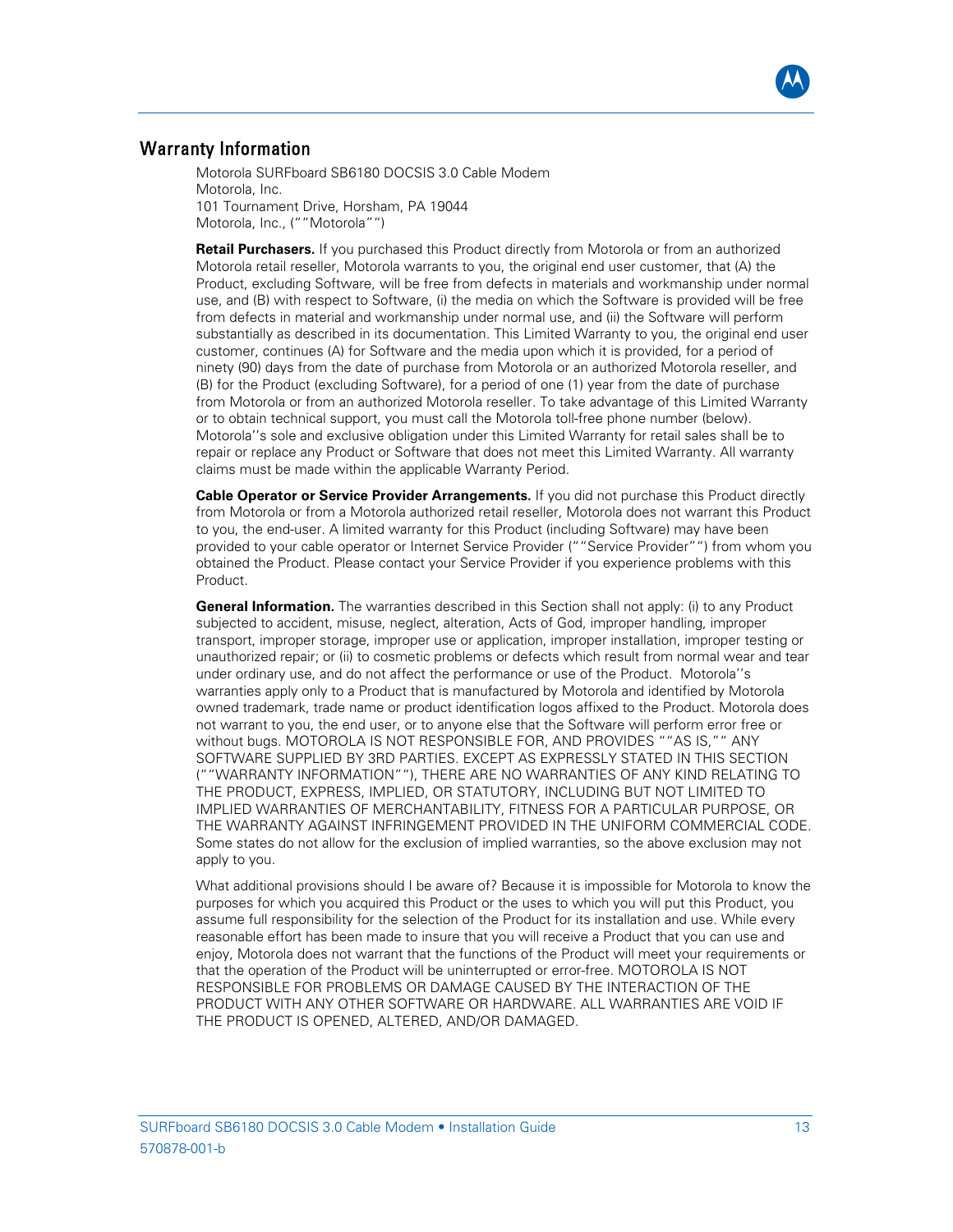

THESE ARE YOUR SOLE AND EXCLUSIVE REMEDIES for any and all claims that you may have arising out of or in connection with this Product, whether made or suffered by you or another person and whether based in contract or tort.

IN NO EVENT SHALL MOTOROLA BE LIABLE TO YOU OR ANY OTHER PARTY FOR ANY DIRECT, INDIRECT, GENERAL, SPECIAL, INCIDENTAL, CONSEQUENTIAL, EXEMPLARY OR OTHER DAMAGES ARISING OUT OF THE USE OR INABILITY TO USE THE PRODUCT (INCLUDING, WITHOUT LIMITATION, DAMAGES FOR LOSS OF BUSINESS PROFITS, BUSINESS INTERRUPTION, LOSS OF INFORMATION OR ANY OTHER PECUNIARY LOSS), OR FROM ANY BREACH OF WARRANTY, EVEN IF MOTOROLA HAS BEEN ADVISED OF THE POSSIBILITY OF SUCH DAMAGES. IN NO CASE SHALL MOTOROLA''S LIABILITY EXCEED THE AMOUNT YOU PAID FOR THE PRODUCT.

These matters are governed by the laws of the Commonwealth of Pennsylvania, without regard to conflict of laws principles and excluding the provisions of the United Nations Convention on Contracts for the International Sale of Goods.

**Retail Purchasers Only.** If you purchased this Product directly from Motorola or from a Motorola authorized retail reseller, please call the Motorola toll-free number, 1-877-466-8646 for technical support or warranty service.

**Cable Operator or Service Provider Arrangements.** If you did not purchase this Product directly from Motorola or from a Motorola authorized retail reseller, please contact your Service Provider for technical support.